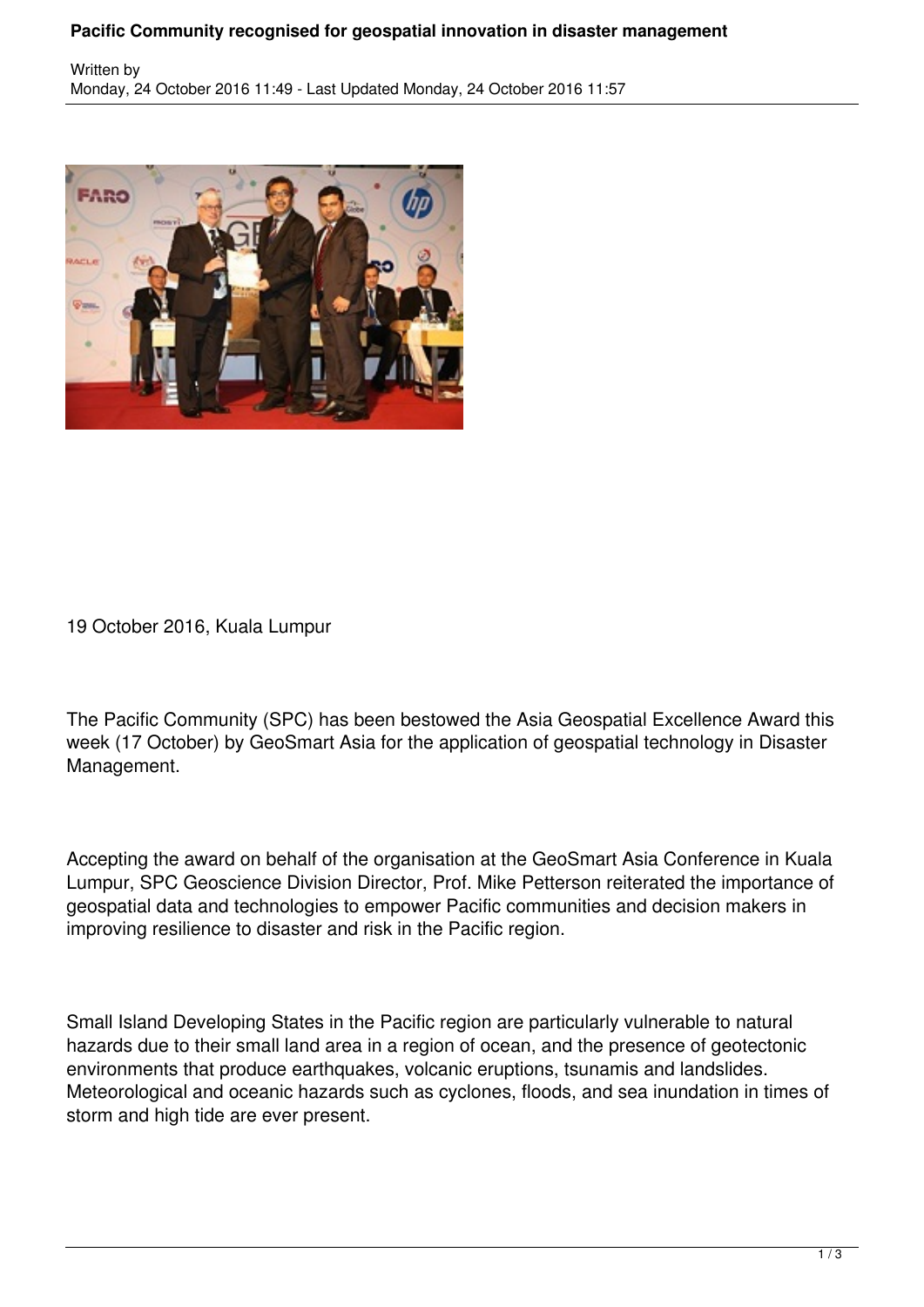## **Pacific Community recognised for geospatial innovation in disaster management**

Written by Monday, 24 October 2016 11:49 - Last Updated Monday, 24 October 2016 11:57

Recent disasters including Cyclones Winston and Pam in Fiji and Vanuatu, floods in Honiara and tsunamis in Samoa, and west and east Solomon Islands caused loss of life and homes and significant costs to national economies.

"I am very proud of this global recognition of the vital work the Pacific Community undertakes for disaster and risk. Geospatial technologies are playing an increasingly important role in early warning systems, assessment of post disaster damage and development of decision support systems that assist planners and national disaster management officers," Pacific Community Director-General, Dr Colin Tukuitonga said.

SPC has recently partnered with the World Bank and Digital Globe in applying geospatial data for hazard assessment and infrastructure risk and the use of satellite data in assessing risk and damage on the ground before and after disasters.

"The World Bank is working closely with the Pacific Community in bringing new innovative products and services to the Pacific region to better inform government and communities about the nature and impact of disasters, and quantifying risk, so that we can build safer communities and towns for the future," Regional Coordinator for climate and disaster resilience for the World Bank Pacific, Denis Jordy, stated.

In congratulating SPC, the Ambassador of the European Union for the Pacific, H.E. Andrew Jacobs said, ''the European Union has been a long standing partner in disaster and risk and climate change. We have worked with the Pacific Community for decades assisting the regions national disaster management offices and their tremendous work in treating all aspects of disaster management. It is most heartening to see this work gaining recognition from experts in the wider world."

Media contacts: